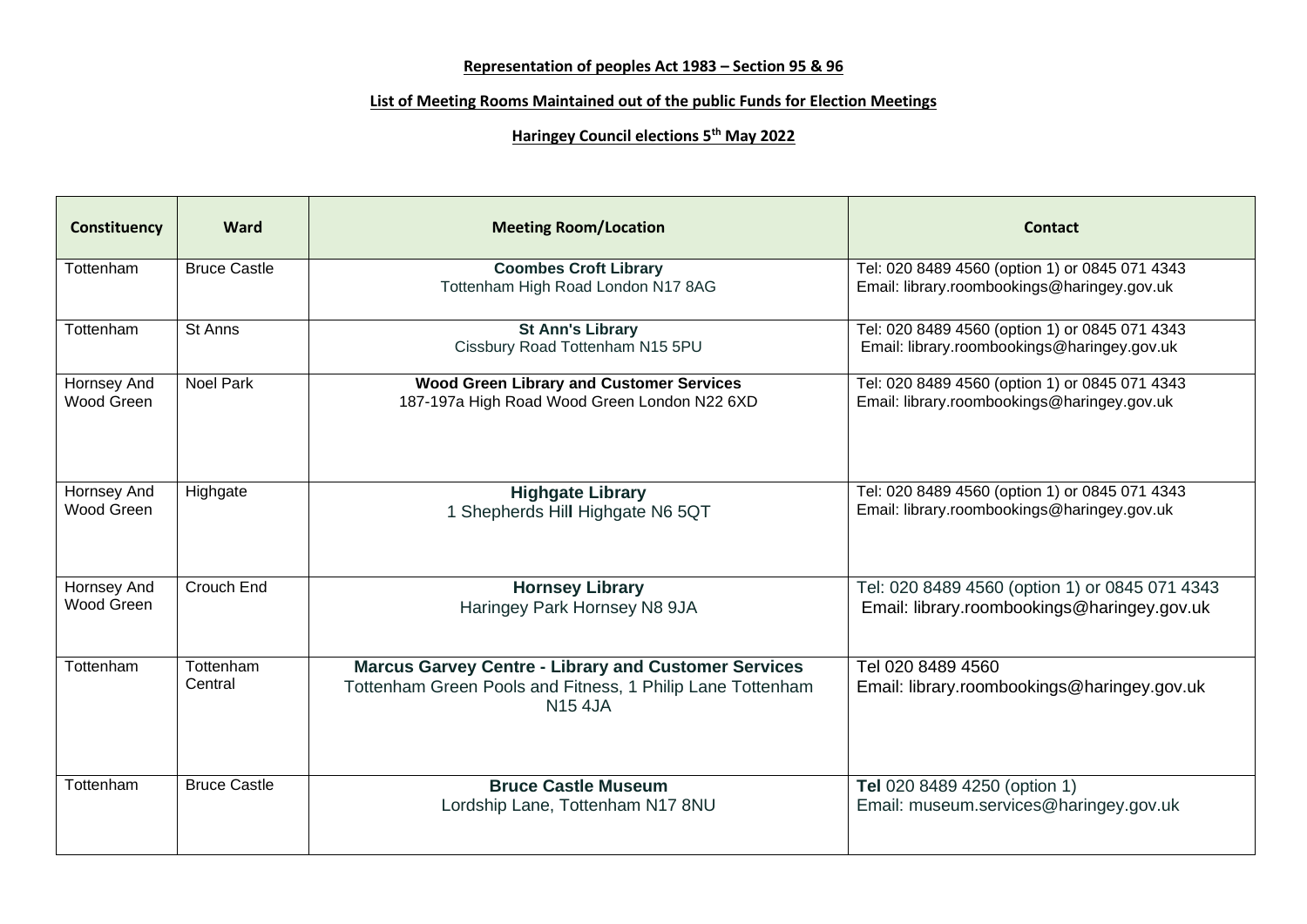| Constituency              | Ward                   | <b>Meeting Room/Location</b>                                                                               | <b>Contact</b>                                             |
|---------------------------|------------------------|------------------------------------------------------------------------------------------------------------|------------------------------------------------------------|
| Tottenham                 | <b>Seven Sisters</b>   | <b>Triangle Children, Young People and Community Centre</b><br>91-93 St Ann's Road South Tottenham N15 6NU | Tel 020 8802 8782<br>Email: TriangleCentre@haringey.gov.uk |
| Tottenham                 | Northumberland<br>Park | The Northumberland Park Neighbourhood Resource Centre<br>177 Park Lane Tottenham London N17 0HJ            | Tel 020 8489 2458                                          |
| Tottenham                 | South<br>Tottenham     | <b>Ada College for Digital Skills</b><br>Broad Lane, London N15 4AG                                        | Tel 020 3105 0125                                          |
| Hornsey And<br>Wood Green | Alexandra Park         | <b>Alexandra Palace</b><br>Alexandra Way Wood Green, London N22                                            | Tel 0208 365 2121                                          |
| Tottenham                 | Tottenham<br>Central   | Bernie Grant Arts CentreTown Hall Approach Road<br>Tottenham Green London, N15 4RX                         | Tel 0208 365 5450                                          |
| Hornsey And<br>Wood Green | West Green             | <b>Broadwater Farm Community Centre</b><br>Adams Road N17 6HE                                              | Tel 0208 489 5328                                          |
| Hornsey And<br>Wood Green | <b>Noel Park</b>       | <b>Collage Artspace 2,</b><br>4 Coburg Road Wood Green London N22 6UJ                                      | Tel 0800 0092 970<br>Email info@collage-arts.org           |
|                           |                        | <b>Green Rooms</b><br>13-27 Station Rd, London N22 6UW                                                     | Tel 0208 888 5317                                          |
| Hornsey And<br>Wood Green | <b>Stroud Green</b>    | <b>Hornsey Vale Community Centre</b><br>60 Mayfield Road<br>London N8 9LP                                  | Tel 020 8348 4612<br>Email info@hornseyvale.org            |